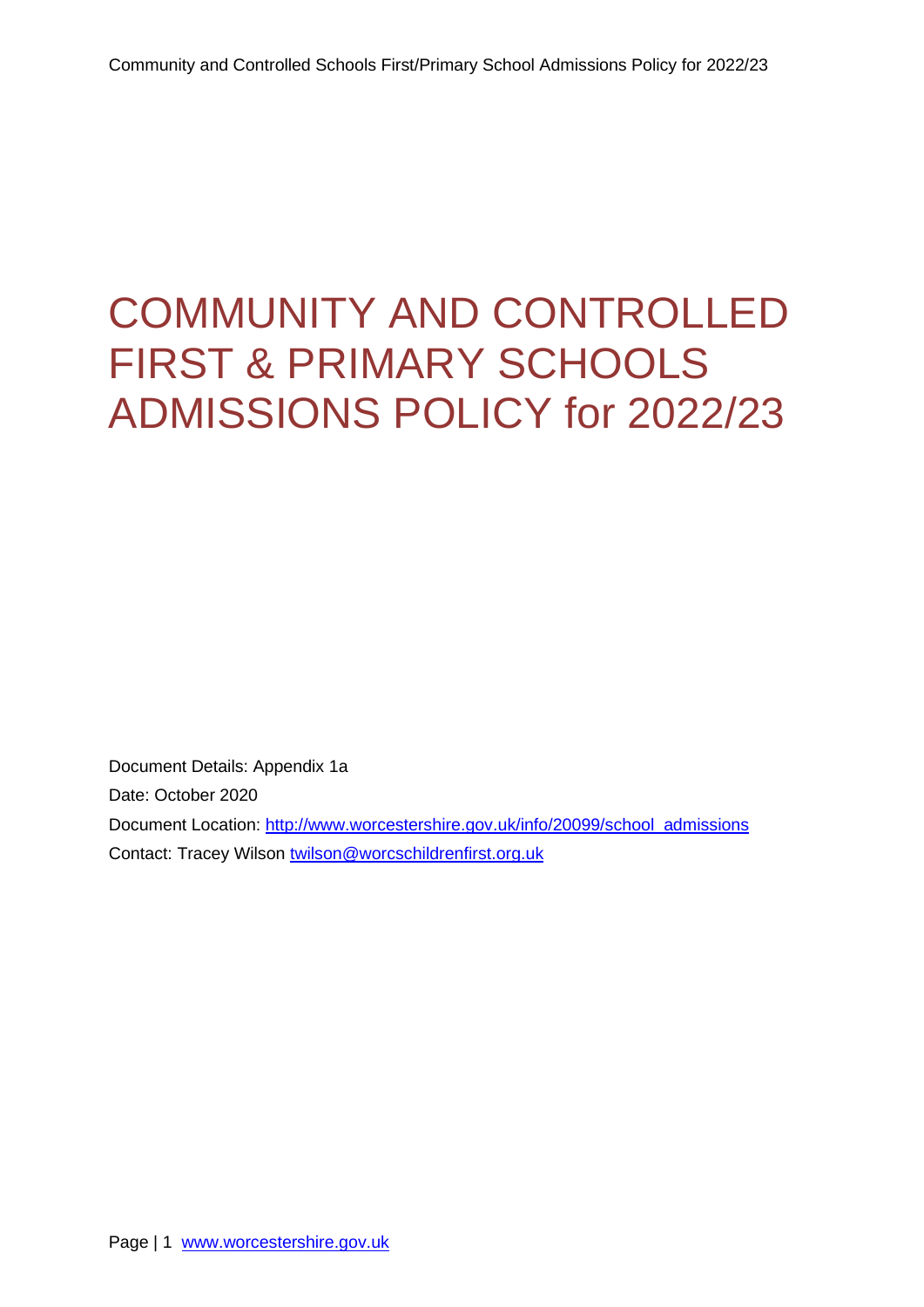# <span id="page-1-0"></span>**Contents**

| COMMUNITY AND CONTROLLED FIRST & PRIMARY SCHOOLS ADMISSIONS POLICY for                 |  |
|----------------------------------------------------------------------------------------|--|
|                                                                                        |  |
| Admission Criteria for Community and Voluntary Controlled First and Primary schools  3 |  |
|                                                                                        |  |
|                                                                                        |  |
|                                                                                        |  |
|                                                                                        |  |
|                                                                                        |  |
|                                                                                        |  |
|                                                                                        |  |
| The procedure for in-year admissions for Worcestershire residents is as follows;  6    |  |
|                                                                                        |  |
|                                                                                        |  |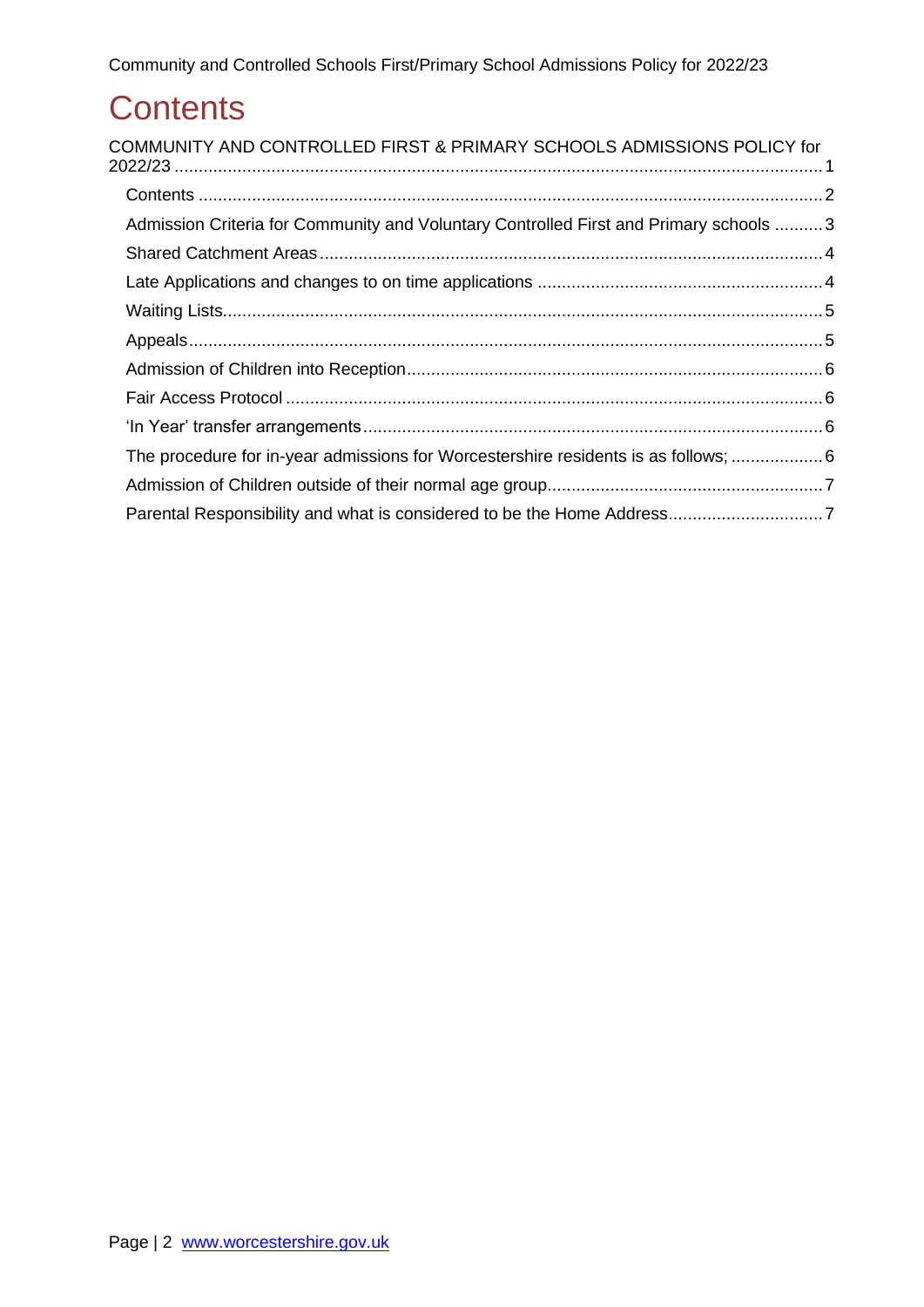### <span id="page-2-0"></span>Admission Criteria for Community and Voluntary Controlled First and Primary schools:

- 1. **\*'Children Looked after** and **previously \*'Children Looked after**. including\*\***'Children who have previously been in state care outside of England**, and have ceased to be in state care as a result of being adopted;
- 2. **Siblings** (see below for definition) of pupils attending the school **and** living within the **catchment area** of the school. In order to qualify for a place on the grounds of a sibling attending the school, the sibling must already be attending the school at the time of application and still be attending at the time of admission. Copies of catchment area maps, if required are available from the LA, or can be viewed in schools. To find the catchment school for a specific postcode visit this web address:

<https://www.worcestershire.gov.uk/schoolsearch>

In the event of a school catchment area change being approved, pupils who would still have a sibling connection (see below for definition) at the time of admission and who are living at the same address in the previous catchment area for a school, (but not within the revised catchment area), at the time the change was approved will be considered as living within the catchment area.

3. Pupils living within the **catchment area** of the school. Copies of catchment area maps, if required are available from the LA, or can be viewed in schools. To find the catchment school for a specific postcode visit this web address:

<https://www.worcestershire.gov.uk/schoolsearch>

- 4. Pupils living **outside of the catchment area** but who would still have a **sibling** connection (see below for definition) at school at the time of admission. In order to qualify for a place on the grounds of a sibling attending the school, the sibling must already be attending the school at the time of application and still be attending at the time of admission;
- 5. **Children of staff** at the mainstream school, in either of the following circumstances:
	- a) where that member of staff has been employed for two or more years at the time at which the application for admission is made, or
	- b) the member of staff is recruited to fill a post for which there is a demonstrable skill shortage;
- 6. Pupils who live **nearest** to the school by the shortest **straight line distance**. The measurement will be taken using the GeoCode Points for each property and the GeoCode point for the School. The Local Authority uses a software package called Arcview GIS to determine distance. Ordnance Survey supplies the co-ordinates that are used to plot an address within this system. (In the event of equi-distance applicants, any place will be allocated by random selection (lottery). Someone totally independent of School Admissions will supervise this process).

In accordance with legislation, a child with an Education, Health and Care Plan will be offered a place at the school named in the Plan.

\*'Looked after' means all those currently in the care of a Local Authority or accommodated by a Local Authority under the terms of the Children Act 1989 and children who were previously in the care of or accommodated by a Local Authority but immediately after being looked after, became subject to an adoption, a child arrangements order or special guardianship order.

\*\*'By children previously in state care outside of England', we mean children who have been looked after outside of England by a public authority, a religious organisation or another provider of care whose sole purpose is to benefit society. The care may have been provided in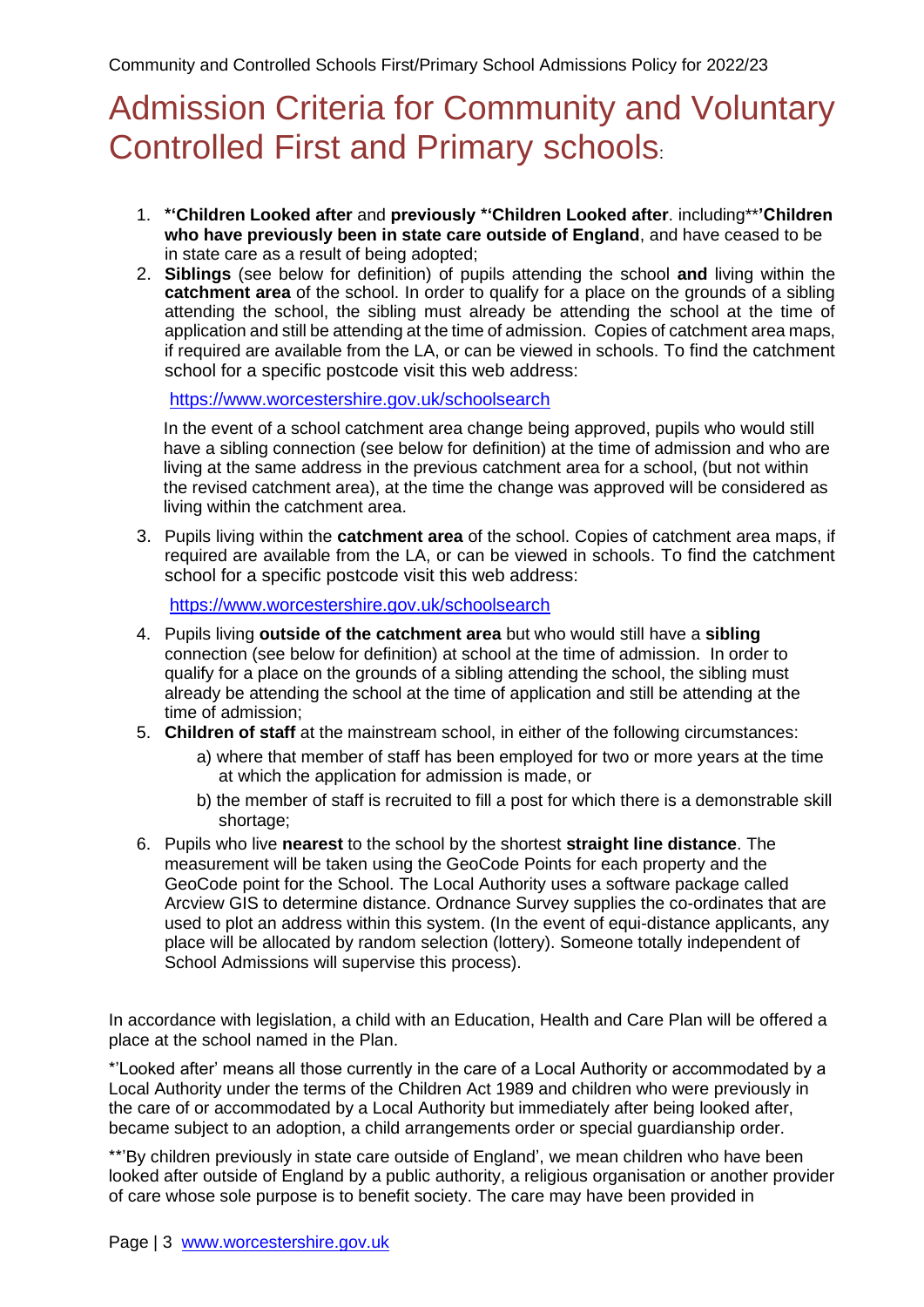orphanages or other settings. Independent supporting evidence will be required to be provided with the application.

Where there are too many applications from within the catchment area, priority within the catchment area will be decided in the following order, i.e. sibling connection, children of staff, then according to distance, each assessed as indicated above. Where there are too many applications from within the out of area sibling criteria, priority will be decided in the following order, i.e. children of staff, then according to distance, each assessed as indicated above and so on with all other criterion.

The sibling connection, as well as brother and sister will include half-siblings, adopted children, step-siblings or a child of the parent/carers partner. They must also be living at the same home address. Children who are brought together as a family by a same sex civil partnership and who are living at the same address, are also considered to be siblings.

If one or more but not all children from a multiple birth can be allocated place(s), all the children from that multiple birth will be admitted, even if this takes the school over PAN. These children are exceptions to the Infant Class Size legislation.

# <span id="page-3-0"></span>Shared Catchment Areas

If there is more than one catchment area school and the number of applications for places from within the catchment area for one of those schools exceeds the number of places available, the allocation of places from within the shared catchment area will be decided according to the following priorities, in the following order:

- 1. pupils who would still have a sibling connection at the school at the time of admission;
- 2. **Children of staff** at the mainstream school, in either of the following circumstances:
	- a) where that member of staff has been employed for two or more years at the time at which the application for admission is made, or
	- b) the member of staff is recruited to fill a post for which there is a demonstrable skill shortage;
- 3. pupils who live nearest to the school by the shortest straight-line distance. The measurement will be taken using the Geocode Points for each property and the Geocode point for School. The Local Authority uses a software package called ArcView GIS to determine distance. Ordnance Survey supplies the co-ordinates that are used to plot an address within this system. (In the event of equi-distance applicants, any place will be allocated by random selection (lottery). Someone totally independent of School Admissions will supervise this process).

### <span id="page-3-1"></span>Late Applications and changes to on time applications

The Council has agreed in its co-ordinated scheme to accept late applications and late changes to on time applications, for Community and Voluntary Controlled Schools within Worcestershire, within the time-frame set out in the scheme, and treat them as being on time, only in the following circumstances;

- 1. where a family have just moved address, (refer to Information for Parents booklet);
- 2. where it is agreed by School Admissions, that individual circumstances apply and the delay was reasonable given the circumstances of the case;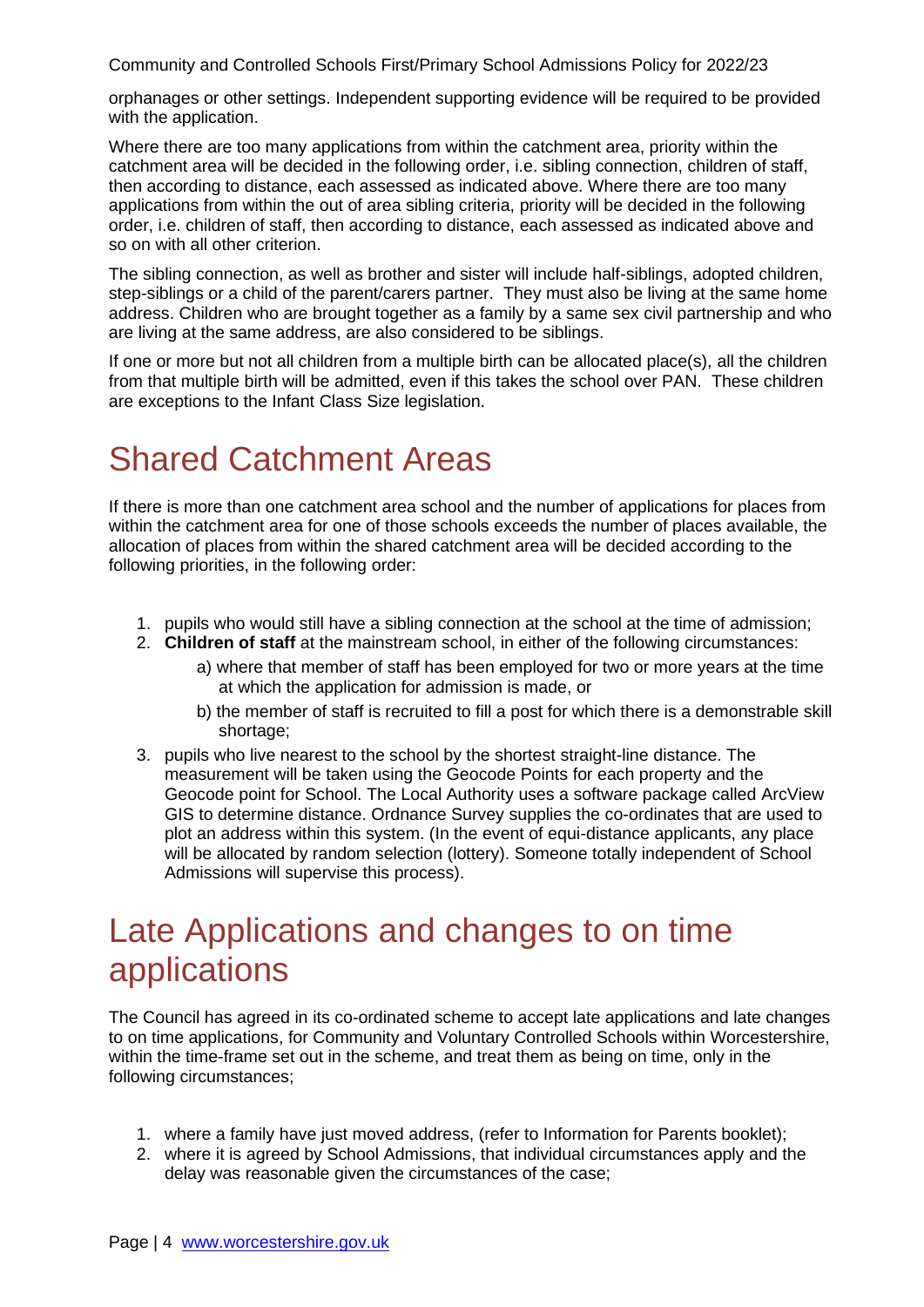In each case supporting documentary evidence will be required. In all other circumstances, or if the application is not received until after the date set out in the scheme, late applications will receive a lower priority, and will only be considered after the applications received (or deemed to be) on time.

# <span id="page-4-0"></span>Waiting Lists

Waiting lists for Community and Voluntary Controlled Schools, are maintained by the School Admissions Section, and parents need to apply, in order to be included. The waiting list is ranked in line with the published oversubscription criteria and is maintained until the 31st December 2022. Each child added to that list will require the list to be ranked again in line with the published oversubscription criteria. Parents will need to reapply at the start of the following term if they wish to be included on the new waiting list for that term. Only on receipt of an acknowledgement letter from School Admissions will that child be on the list. Please see the Information for Parents Book for full details on how Waiting Lists are operated.

### <span id="page-4-1"></span>Appeals

If the parental preference cannot be met, you may, if you wish, appeal against the decision. Appeals by parents, setting out the grounds upon which the appeal is made, should be submitted in writing to School Admissions, by the deadline published on the Worcestershire County Council website at Appealing an Admissions Decision. Appeals are heard by an independent appeal panel and whether your appeal is successful is likely to depend on the merits of your case.

#### **Key Stage One Appeals**

Department for Education (DfE) has suggested that admission authorities should make sure parents understand the nature and severity of the restrictions placed on Appeal Panels, when considering appeals for Key Stage One class size prejudice i.e. would mean the school would have to take qualifying measures (additional accommodation, reorganization or staffing) to comply with the legal duty to limit infant classes to 30 pupils for children in **Reception, Year 1 and Year 2.** 

An appeal **WILL BE TURNED DOWN** unless 1 of the 3 clearly defined grounds set out below can be proven:

A) The child would have been offered a place if the admission arrangements (which are published in the "Information for Parents" book) had been properly implemented; or

B) The child would have been offered a place if the arrangements had not been contrary to mandatory provisions in the School Admissions Code and the SSFA 1998; and/or

C) The decision to refuse admission was not one which a \*reasonable admission authority would have made in the circumstances of the case. \*i.e. it was 'beyond the range of responses open to a reasonable decision maker' or 'a decision which is so outrageous in its defiance of logic or of accepted moral standards that no sensible person who had applied his mind to the question could have arrived at it'

To reiterate the Appeal Panel can only consider these three aspects of any Appeal relating to Key Stage One class size prejudice admission. This advice has been given by the DfE to provide you with a more realistic view of the limits imposed on the Appeal Panel, and to avoid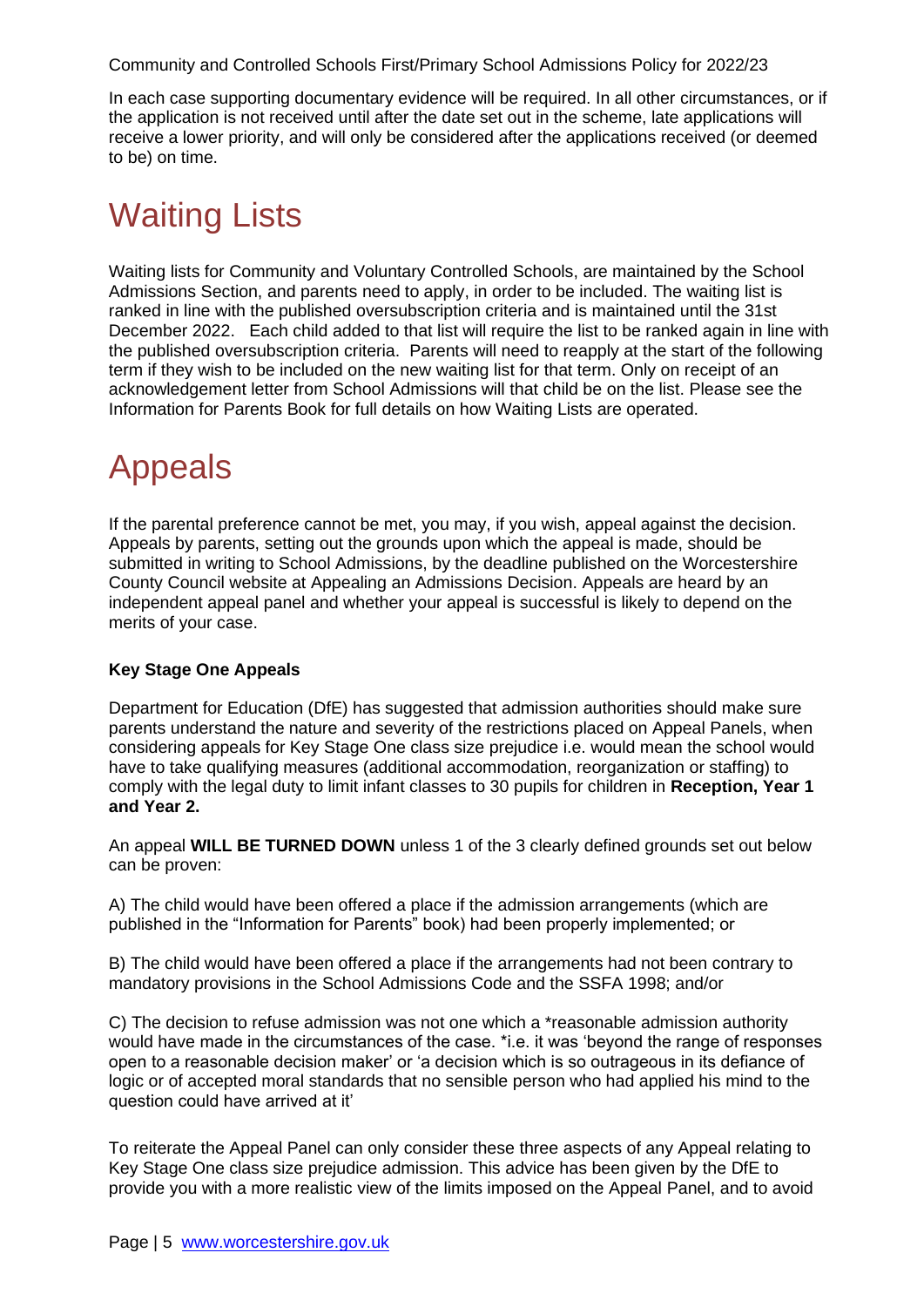any misconceptions you may have concerning the appeal process. In other words, your appeal will be lost unless you can prove one of the VERY limited grounds above.

#### **Second Appeal**

The Code of Practice on School Admission Appeals, Section 5 (page 23) covers the issue of second appeals for the same school in the same school year. It states: "Appellants do not have the right to a second appeal for the same school for the same academic year unless, in exceptional circumstances, the admission authority accepts a second application because of a significant and material change in circumstances."

### <span id="page-5-0"></span>Admission of Children into Reception

Admission authorities must provide for the admission of children in the September following their fourth birthday. Where a place has been offered for a child at a school, that child is entitled to a full-time place in the September following their fourth birthday. The child's parents can defer the date their child is admitted but not beyond the point at which they reach compulsory school age, and not beyond the beginning of the final term of the school year for which it was made. Where the parents wish, children may attend part-time until later in the school year, but not beyond the point at which they reach compulsory school age.

# <span id="page-5-1"></span>Fair Access Protocol

As part of the Worcestershire Fair Access Protocol which can be found at the following link: https://www.worcestershire.gov.uk/info/20632/school\_admissions\_policies\_and\_appeals\_all schools with Key Stage 2, 3 and 4 classes can be required to exceed the published admission number to admit pupils covered by the Protocol.

### <span id="page-5-2"></span>'In Year' transfer arrangements

<span id="page-5-3"></span>The procedure for in-year admissions for Worcestershire residents is as follows;

- 1. The Authority provides a **common application form (CA1)** for parents to apply for a place at any mainstream school in **Worcestershire**. Once completed this must be returned to the School Admissions Team.
- 2. In addition to the **CA1** Form, some Voluntary Aided, Academy, Foundation or Free schools may require parents to fill in a supplementary form which may request information that allows them to apply their oversubscription criteria. If schools use a supplementary form these must be consulted on and published and also available from the Local Authority.
- 3. A supplementary form, where required, must be submitted with the **CA1** form. It will not be regarded as a valid application unless the parent has also completed the **CA1**.
- 4. Applications from parents for schools outside Worcestershire should be made direct contact with the school or the local authority in whose area the school is located to find out how they process in-year applications.
- 5. Parents will be invited to state up to three preferences on the **CA1** for schools in priority order and give reasons for those preferred schools. Preference order is not taken into account when applying admission criteria as the law requires all preferences to be treated equally.
- 6. Where a parent approaches a school directly the parent should be advised to complete a **CA1** and return it to School Admissions.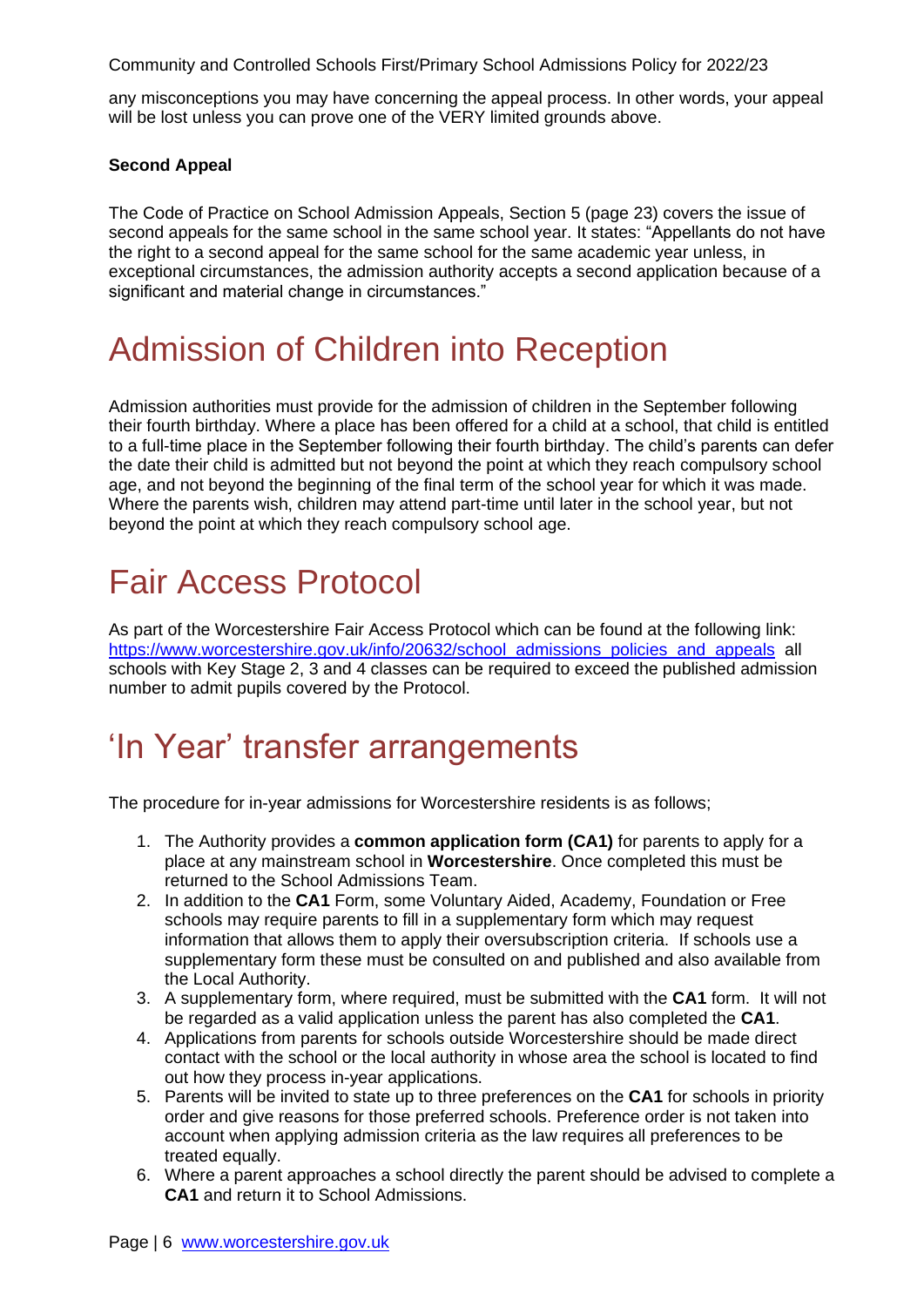Parents or carers seeking to transfer to a school need to be aware that they are responsible for ensuring their child continues to receive appropriate education in the interim.

### <span id="page-6-0"></span>Admission of Children outside of their normal age group

Parents may seek a place for their child outside of their normal age group, for example, if the child is gifted and talented or has experienced problems such as ill health, effectively in the year group below or above their chronological age group. In addition, the parents of a summer born child may choose not to send that child to school until the September following their fifth birthday and may request that they are admitted out of their normal age group – to Reception rather than Year 1.

The Local Authority must make the decision based on the circumstances of each case and in the best interests of the child concerned.

The Local Authority will request the head teacher of the school to take account of the parent's views; information about the child's academic, social and emotional development; where relevant, their medical history and the views of any medical professional or specialist practioner; whether they have previously been educated out of their normal age group; and whether they may naturally have fallen into a lower age group if it were not for being born prematurely in order to reach a decision as to whether or not it is appropriate for the individual child to **delay or accelerate their entry** into school and be taught outside of their chronological age group.

### <span id="page-6-1"></span>Parental Responsibility and what is considered to be the Home Address

In the case of Community and Voluntary Controlled schools, home is defined as the only or main permanent residential address, at the closing date for applications, where the child usually resides and which is the usual address of the parent/carer with main responsibility for the child.

Where parents/carers have shared responsibility, the child's home address will usually be considered to be that of the parent/carer with whom the child lives for the majority of the school week (e.g. three or more days out of five Monday to Friday during term-time). Where care is split equally, parent/carers must provide independent supporting documentary evidence to prove that care is equally split. In such cases the address of the parent/carer in receipt of the Child Benefit will be the address on which the application will be processed. If neither parent is in receipt of Child Benefit, then random allocation will be used.

Should more than one parent have parental responsibility for a child, both parents should be in agreement over the preferences expressed prior to the application being submitted. Where more than one parent submits an application for a child, or where there is a parent not in agreement with the preferences, the Local Authority may not be able to process any application until agreement over the preferences is reached. Failure to ensure agreement prior to submission, may result in a delay in any application being processed and in some instances, where agreement cannot be reached we may not be able to proceed until a legal resolution has been sought and the courts determine which parent can make the final decision on schooling.

When submitting your application, as part of the terms and conditions, you will be required to confirm that parents are in agreement with the preferences expressed, this will also apply if you wish to transfer in year. If it is subsequently determined that agreement was not made prior to